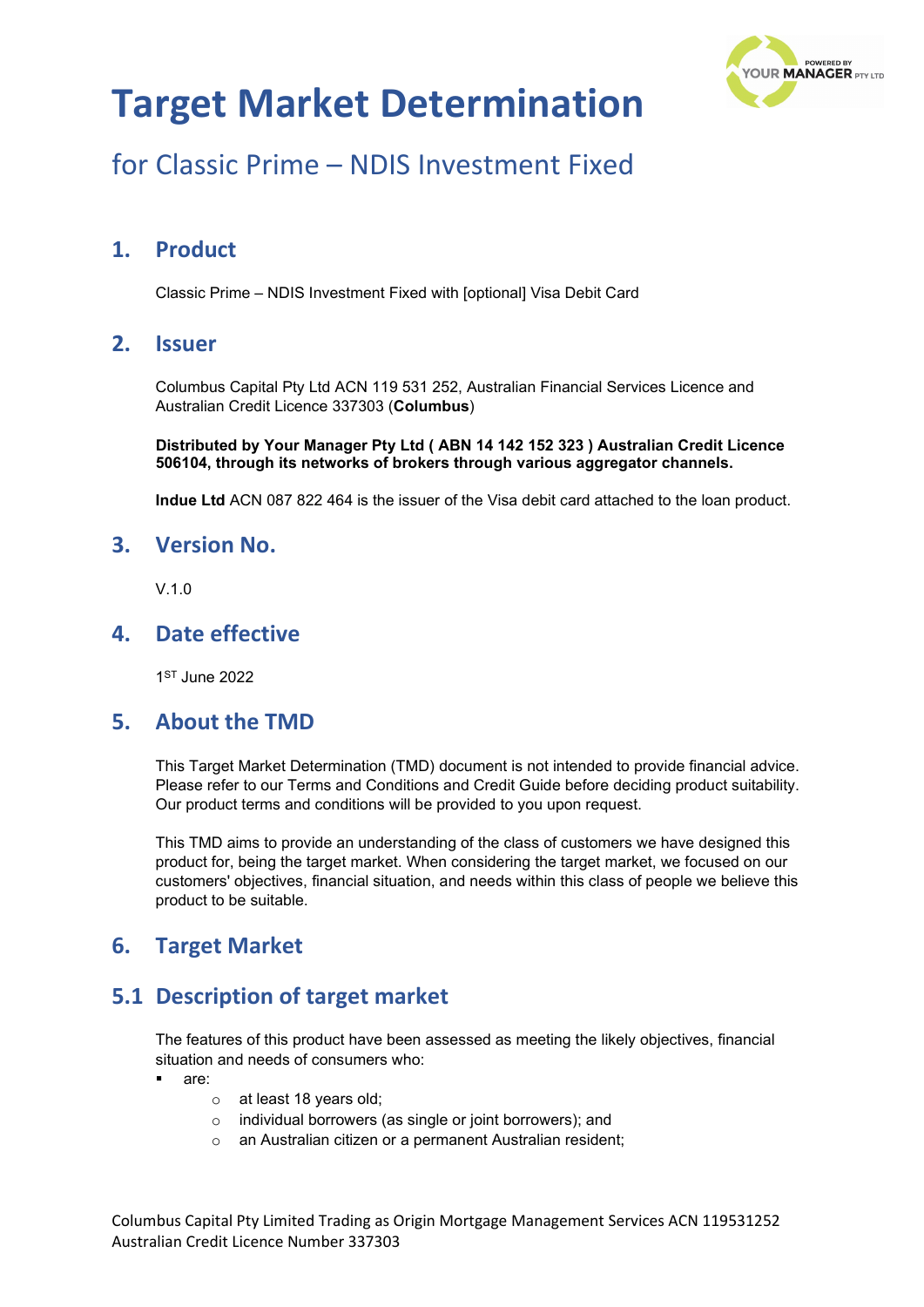

## for Classic Prime – NDIS Investment Fixed

- require a loan to purchase or refinance a NDIS (SDA approved) investment property and who may also wish to release some of the equity in their property for other purposes such as to consolidate debt or to be used for personal or investment purposes;
- require an offset account;
- require the use of a Visa Debit card;
- require the certainty of a fixed interest rate;
- are able to make up to \$20k of extra repayments without penalty; and
- want the option of either principal and interest or interest only repayments.
- satisfy our eligibility criteria:

The product meets the likely objectives, financial situation and needs of consumers in the target market because it provides them with the certainty of a fixed rate for an initial period of time, allows them to deposit funds into an offset account and/or make additional payments directly into the loan to reduce the amount of interest payable up to \$20k additional per annum whilst maintaining the ability to draw on surplus funds when required. This product also allows consumers to select interest only or principal and interest repayments in order to reduce their overall debt and build equity.

### **5.2 Classes of consumers for who the product may not be suitable**

This product may not be suitable for consumers who:

- do not meet the eligibility requirements;
- are looking to purchase or refinance a residential owner occupied property;
- are looking to construct a property; or
- require the ability to provide alternative methods of income verification.

### **5.3 Description of the Product, including key attributes**

- Fixed interest rate;
- Repayment options:
	- o principle and interest; or
	- o interest only
- Redraw available
- Able to make up to \$20k of extra repayments without penalty
- Minimum loan size: \$50,000
- Maximum Loan Size: \$2,000,000 (subject to LVR and postcode policy)
- Maximum LVR:
	- o 80% for Inner-City postcodes
	- o 90% for Regional postcodes
	- o 95% for Metro and Non-Metro postcodes
- Offset facility available
- Application fee is payable
- Settlement fee is payable
- Valuation fee is payable
- Ongoing fee is payable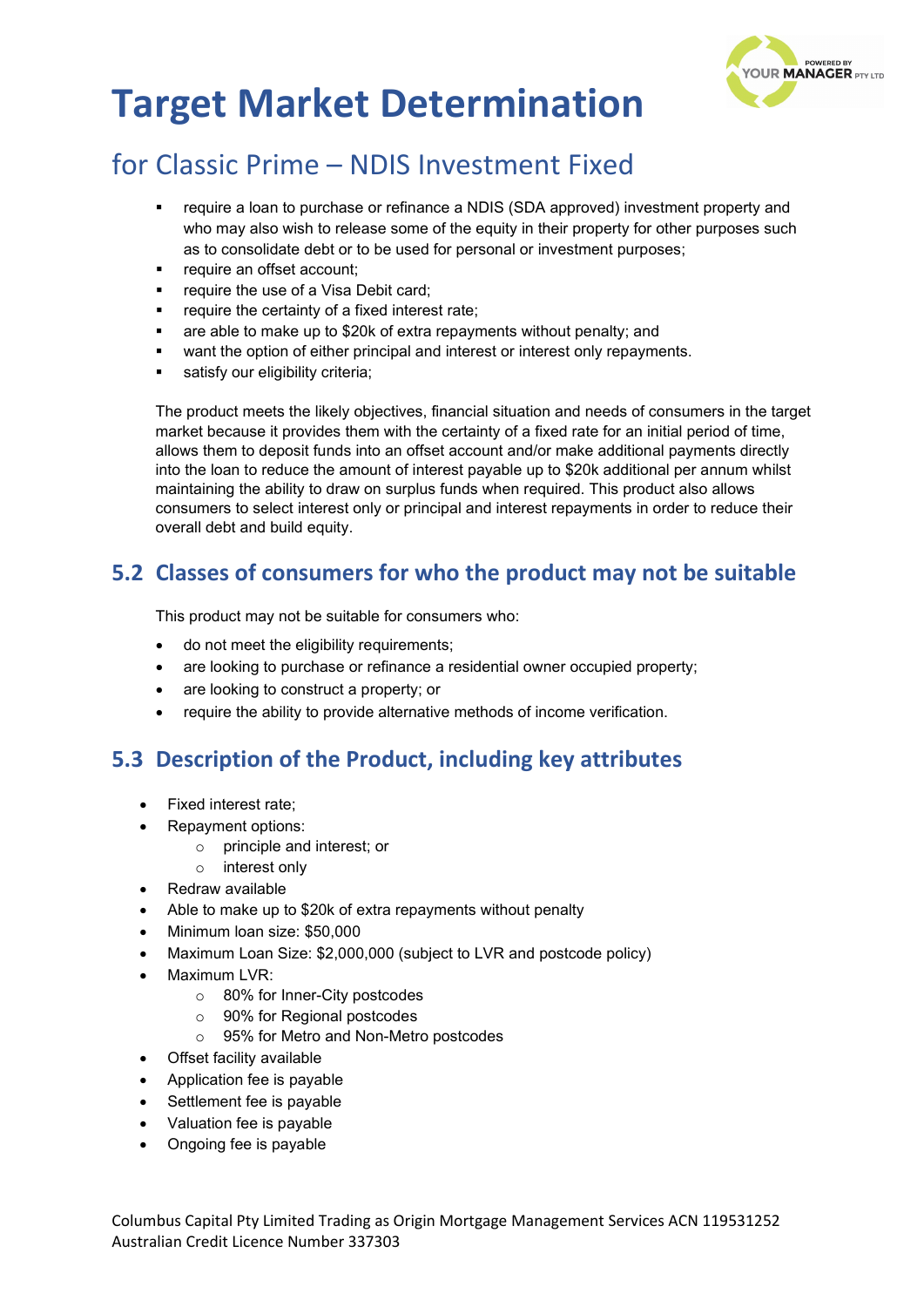

## for Classic Prime – NDIS Investment Fixed

## **7. Distribution Conditions/ Restrictions**

The following distribution channels and conditions have been assessed as being appropriate to direct the distribution of the product to the target market:

- **Direct** 
	- **Online**
	- By phone
	- In person (e.g. branch, agency, or premises visit)
- Third party Accredited mortgage brokers subject to Best Interests Duty (BID)

The distribution channels and conditions are appropriate because:

- the product has a wide target market;
- our staff have the necessary training, knowledge and accreditation (if required) to assess whether the consumer is within the target market. All of our staff must continually satisfy annual compliance reviews.
- we rely on existing distributors, methods, controls and supervision already in place;
- our approval system has checks and controls in place to flag applicants who may be outside the target market; and
- accredited mortgage brokers are subject to a higher duty under BID to ensure that the product is in the best interests of the particular consumer.

#### **8. TMD Reviews**

We will review this TMD as follows:

| Initial review  | Within 12 months of the date of this TMD                                                                                                                                                                                                                                                                                                                                                                                                                                                                                                                                                                             |
|-----------------|----------------------------------------------------------------------------------------------------------------------------------------------------------------------------------------------------------------------------------------------------------------------------------------------------------------------------------------------------------------------------------------------------------------------------------------------------------------------------------------------------------------------------------------------------------------------------------------------------------------------|
| Periodic review | Each year on the anniversary of this TMD.                                                                                                                                                                                                                                                                                                                                                                                                                                                                                                                                                                            |
| Review triggers | Specific events will prompt Columbus to review this TMD, which<br>includes:<br>A significant dealing of the product to consumers outside the<br>target market occurs;<br>A significant number of complaints are received from<br>$\sim$<br>customers in relation to the product;<br>A significant number of defaults occur;<br>۰<br>A significant breach has occurred in connection with the<br>issuing and distribution of this product; and<br>A significant number of late repayments are being recorded;<br>۰<br>A material change is made to this product.<br>Unexpected early stage arrears are detected<br>۰. |

If a review trigger occurs, we will complete a review of the TMD within ten business days. Meanwhile, we will cease to offer this product to our customers until our TMD review concludes and any necessary changes to the product or TMD, including distribution methods, are made.